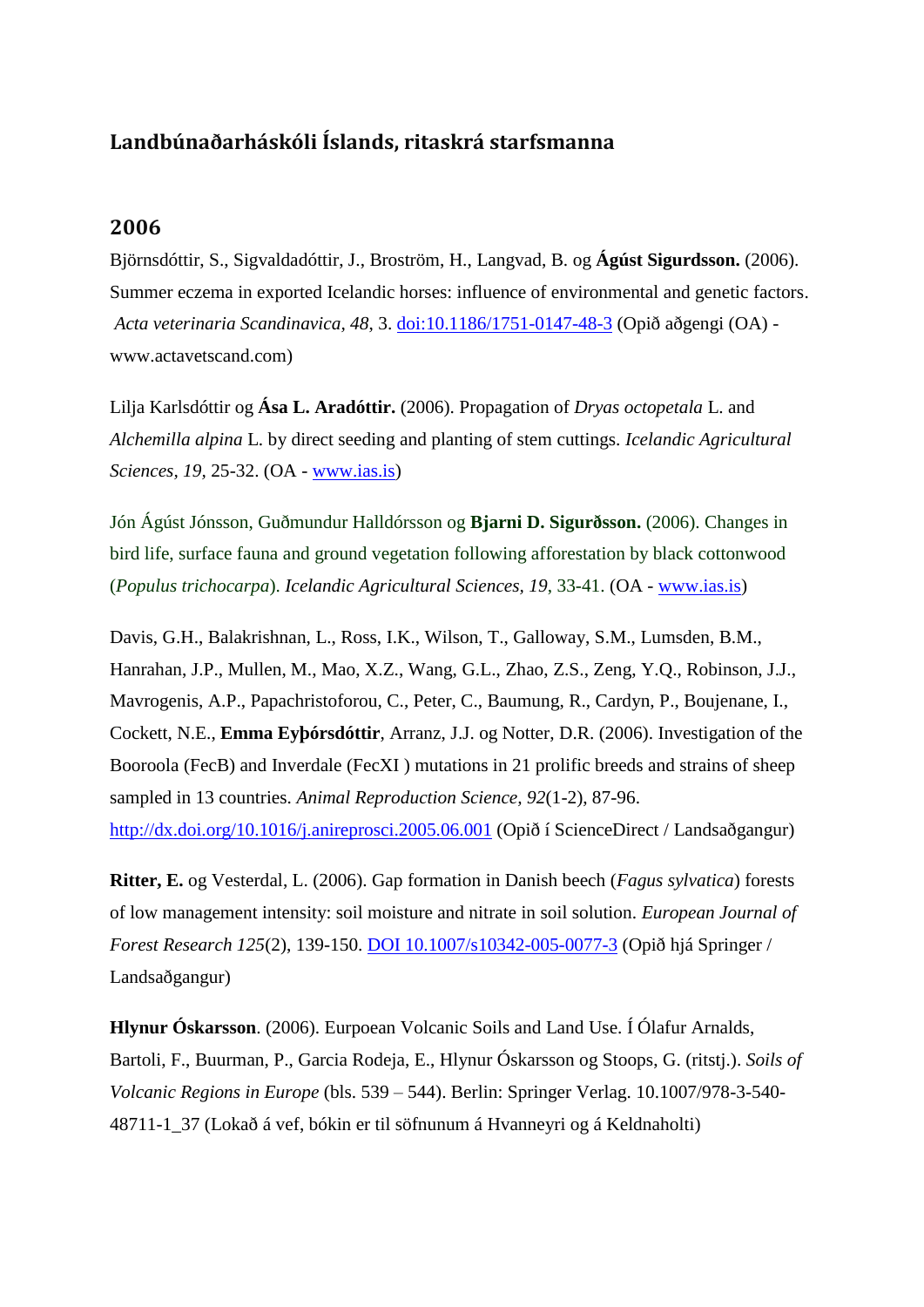Huhtanen, P. og **Jóhannes Sveinbjörnsson**. (2006). Evaluation of methods for estimating starch digestibility and digestion kinetics in ruminants. *Animal Feed Science and Technology, 130*, 95-113.<http://dx.doi.org/10.1016/j.anifeedsci.2006.01.021> (Opið hjá ScienceDirect / Landsaðgangur)

**Jóhannes Sveinbjörnsson**, Murphy, M. og Udén, P. (2006a). Effect of the proportions of neutral detergent fibre and starch, and their degradation rates, on in vitro ruminal fermentation. *Animal Feed Science and Technology, 130*, 172-190. <http://dx.doi.org/10.1016/j.anifeedsci.2006.01.005> (Opið hjá ScienceDirect / Landsaðgangur)

**Jóhannes Sveinbjörnsson**, Murphy, M. og Udén, P. (2006b). Effect of the level of dry matter and protein and degradation rate of starch on in vitro ruminal fermentation. *Animal Feed Science and Technology, 130*, 191-203. <http://dx.doi.org/10.1016/j.anifeedsci.2006.01.006> (Opið hjá ScienceDirect / Landsaðgangur)

**Jóhannes Sveinbjörnsson**, Murphy, M. og Udén, P. (2006c). In vitro evaluation of starch degradation from feeds with or without heat-treatments. *Animal Feed Science and Technology, 132*,171-185.<http://dx.doi.org/10.1016/j.anifeedsci.2006.03.018> (Opið hjá ScienceDirect / Landsaðgangur)

Þórey Bjarnadóttir, **Jóhannes Sveinbjörnsson og Emma Eyþórsdóttir**. (2006a). Effects of the timing of weaning lambs and transferring from rangeland grazing to forage rape and aftermath grazing, with respect to lamb growth and development. *Icelandic Agricultural Sciences, 19*, 59-70. (OA - [www.ias.is\)](http://www.ias.is/landbunadur/wgsamvef.nsf/key2/admr6v2u8c.html)

Þórey Bjarnadóttir, **Jóhannes Sveinbjörnsson og Emma Eyþórsdóttir**. (2006b). The effects of different grazing pasture systems and spring turn-out date on growth and development of lambs. *Icelandic Agricultural Sciences, 19*, 71-80. (OA - [www.ias.is\)](http://www.ias.is/landbunadur/wgsamvef.nsf/key2/admr6v2ulb.html)

Salo, T., Stenberg, B., Lundström, C., Jensen, L.S., Bruun, S., Pedersen, A., Breland, T.A., Henriksen, T., Korsaeth, A., Palmason, F. og **Jón Guðmundsson**. (2006). Characterisation of plant residue quality for prediction of decomposition and nitrogen release in agricultural soils. *Acta Horticulturae (ISHS), 700*, 57-62. Útdráttur á vef:

[http://www.actahort.org/books/700/700\\_4.htm](http://www.actahort.org/books/700/700_4.htm) (Ekki aðgengilegt á neti, bókin ekki til á Íslandi)